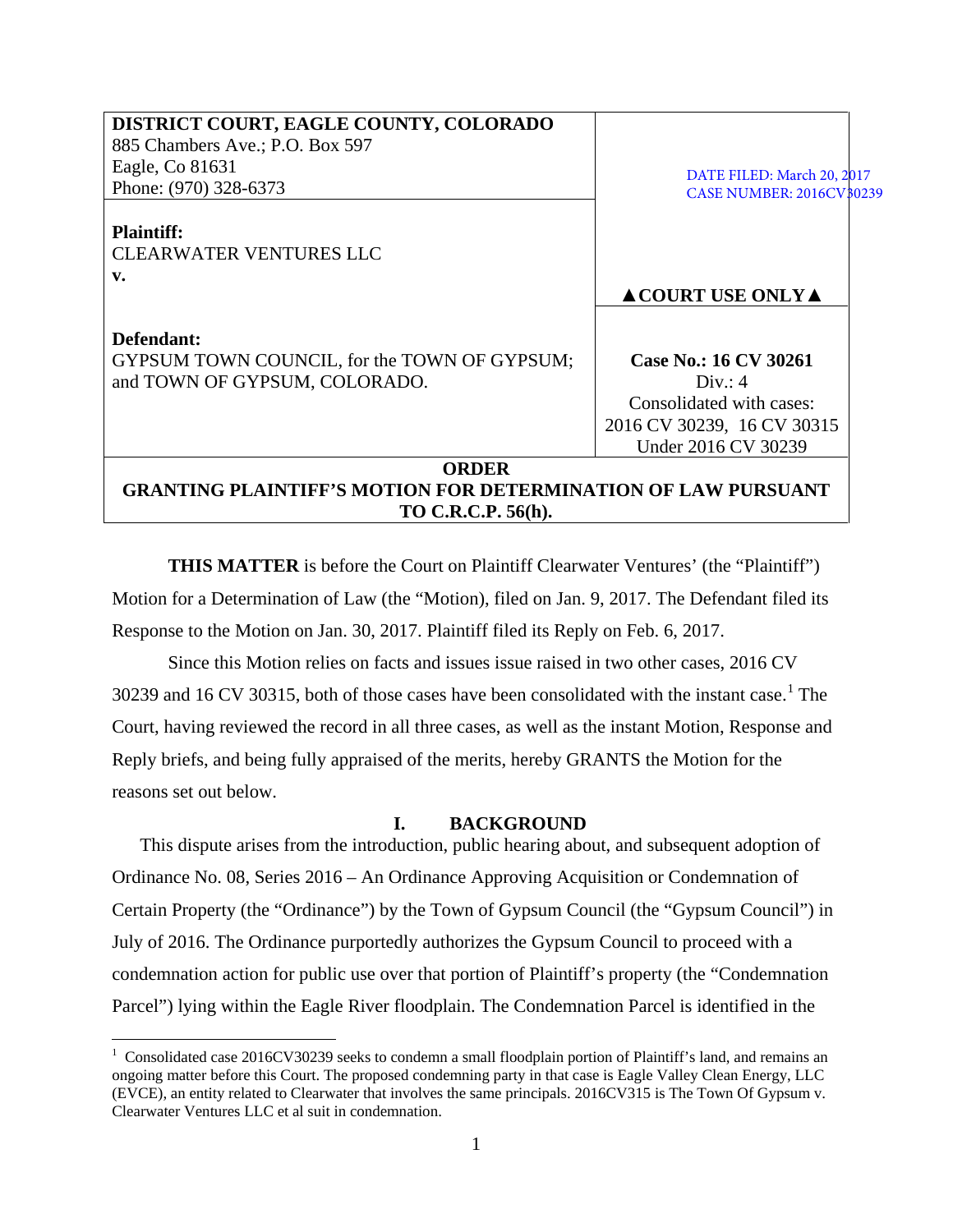Eagle River Area Plan as part of River Management Zone 3, and zoned Developing Resource District. As noted above, this case has been consolidated with two other actions that concern parts of the same parcel of land.

Plaintiff challenges the validity of Ordinance adopted by the Gypsum Council for the Town of Gypsum, Colorado ("Gypsum")(Gypsum and Gypsum Council are henceforth collectively referred to as the "Defendants") in their effort to condemn Plaintiff's property without its consent. Plaintiff challenges the validity of the Ordinance on the grounds that Defendants did not sufficiently publish or post a notice that contained all the information required under Gypsum's Charter (the "Charter") before it held a Public Hearing on July 26, 2016, and subsequently adopted the Ordinance, sending notices to Plaintiff based on it.

Plaintiff requests the Court to Order that the Ordinance authorizing the Condemnation is void and of no force and effect as a matter of law pursuant to C.R.C.P. 57 and C.R.C.P. 106(a)(4) since: (a) the Gypsum Council and Gypsum acted illegally and ultra vires in approving the Ordinance without compliance with the procedural requirements of Section 8.4 of the Charter by failing to give sufficient notice regarding the Ordinance and the Public Hearing; and (b) in so doing, the Gypsum Council and Gypsum exceeded their authority.

Defendant argues that there is evidence that supports the town gave adequate and actual notice was in compliance with both the Charter and the Colorado Open Meetings Law. Defendant further argues/contends that the Plaintiff has no injury in fact since it had actual notice prior to the adoption of the ordinance and therefore Plaintiff has no standing to raise the alleged procedural irregularities.

## **II. FINDING OF FACTS**

Gypsum Council introduced and held a public hearing on, and approved Ordinance No. 08 Series 2006 (the "Ordinance") in July of 2016. The purpose of the Ordinance was to authorize Gypsum to proceed with a condemnation action to condemn for public use a portion of Plaintiff's property (the "Condemnation Parcel") lying within the Eagle River floodplain, identified in the Eagle River Area Plan as part of River Management Zone 3, and zoned Developing Resource District.

Defendants seek to take and condemn through its putative powers of eminent domain ("Gypsum's Condemnation") a portion of certain real property (the "Clearwater Property") as described in the Ordinance. A true and correct copy of the Ordinance is part of the record and it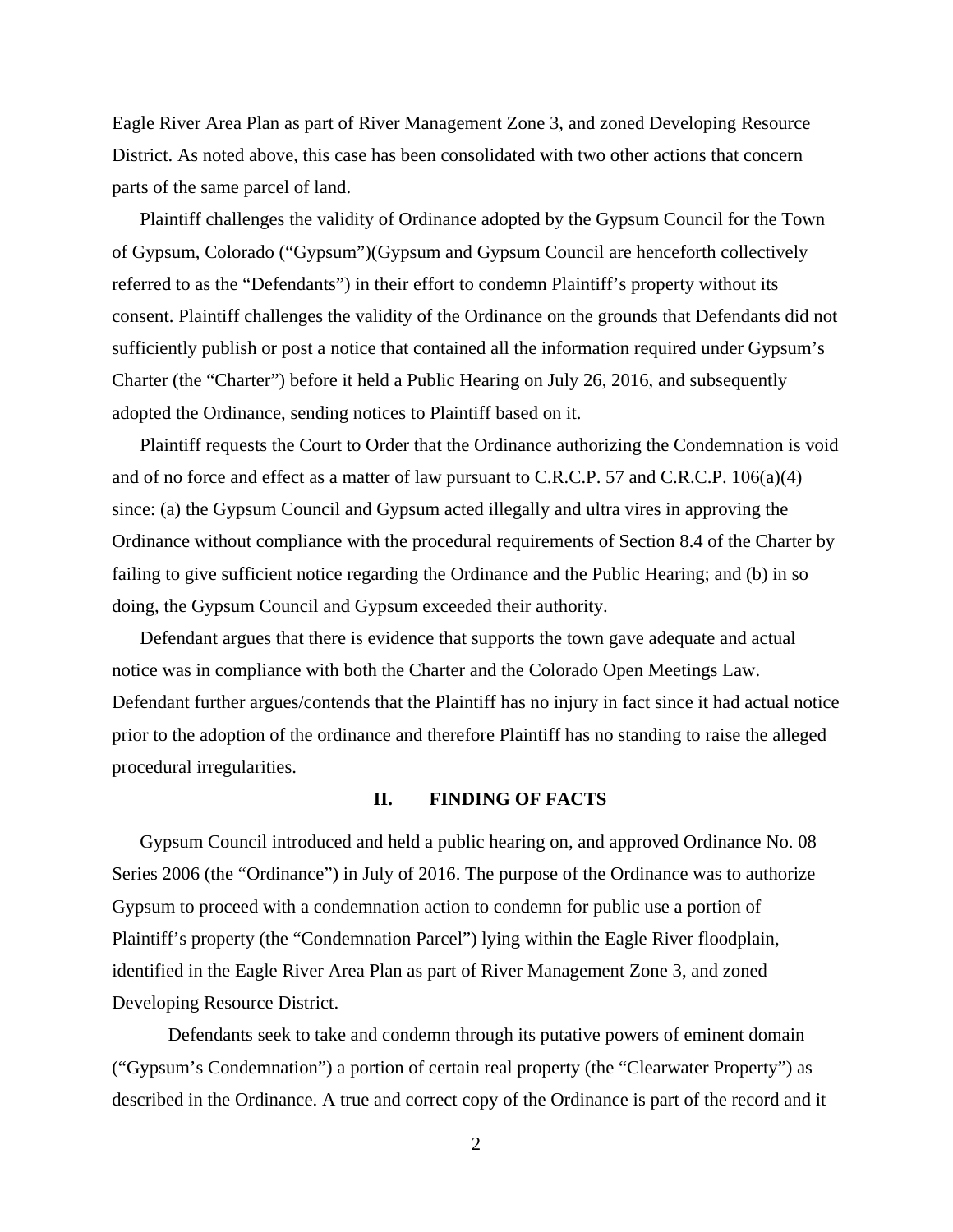speaks for itself. Defendants have sent other correspondence to Plaintiff in connection with this matter.

Plaintiff is the owner of the Clearwater Property. The Clearwater Property is now devoted to the prior public use of electric power plant operation by nonparty Eagle Valley Clean Energy, LLC, as tenant under a ground lease between it and Plaintiff. Plaintiff has not and does not consent to Gypsum's efforts to condemn its property.

The Gypsum Council's authority to condemn property by ordinance is governed by its home rule Charter, which was approved by a special election on or about September 14, 1982, and given an effective date of on or about October 21, 1982. The Charter requires that any action placing any burden upon or limiting the use of private property without the consent of the owner, shall be by ordinance. *See* Charter § 8.2. A true and correct copy of Charter § 8.2 is part of the record.

To legally enact an ordinance certain procedural requirements are necessary for enactment of an ordinance, the Charter requires, in relevant part: "If the ordinance is approved on first reading, within 60 days it shall be posted and published in full or by title, unless otherwise provided in this Charter. The Council shall hold a public hearing on the ordinance not earlier than four days after first publication, and notice of said public hearing, specifying the day, hour and place of the same, shall be included in the posting and first publication." Charter,  $§ 8.4(d).$ 

The Defendants claim to be authorized to pursue Gypsum's Condemnation acting by and through action the Ordinance, and sent Plaintiff notice to that effect. The Ordinance affects Plaintiff's constitutionally-protected property rights, status and other legal relations. If Gypsum is allowed to proceed, Gypsum's Condemnation will take and limit the use of Plaintiff's private property without its consent. Defendants' first publication giving notice of a public hearing (the "Publication") on the Ordinance is also part of the record.

The Publication does not include notice of a public hearing to be held on the Ordinance. The Publication also does not include the hour, the date or the place of a public hearing to be held regarding the Ordinance. This is the only Publication caused to be made with regard to a public notice of a public hearing to be held on the Ordinance, other than the published ad in the Eagle Valley Enterprise on July 21, 2016, prior to the Gypsum Council's attempted adoption of the Ordinance on July 26, 2016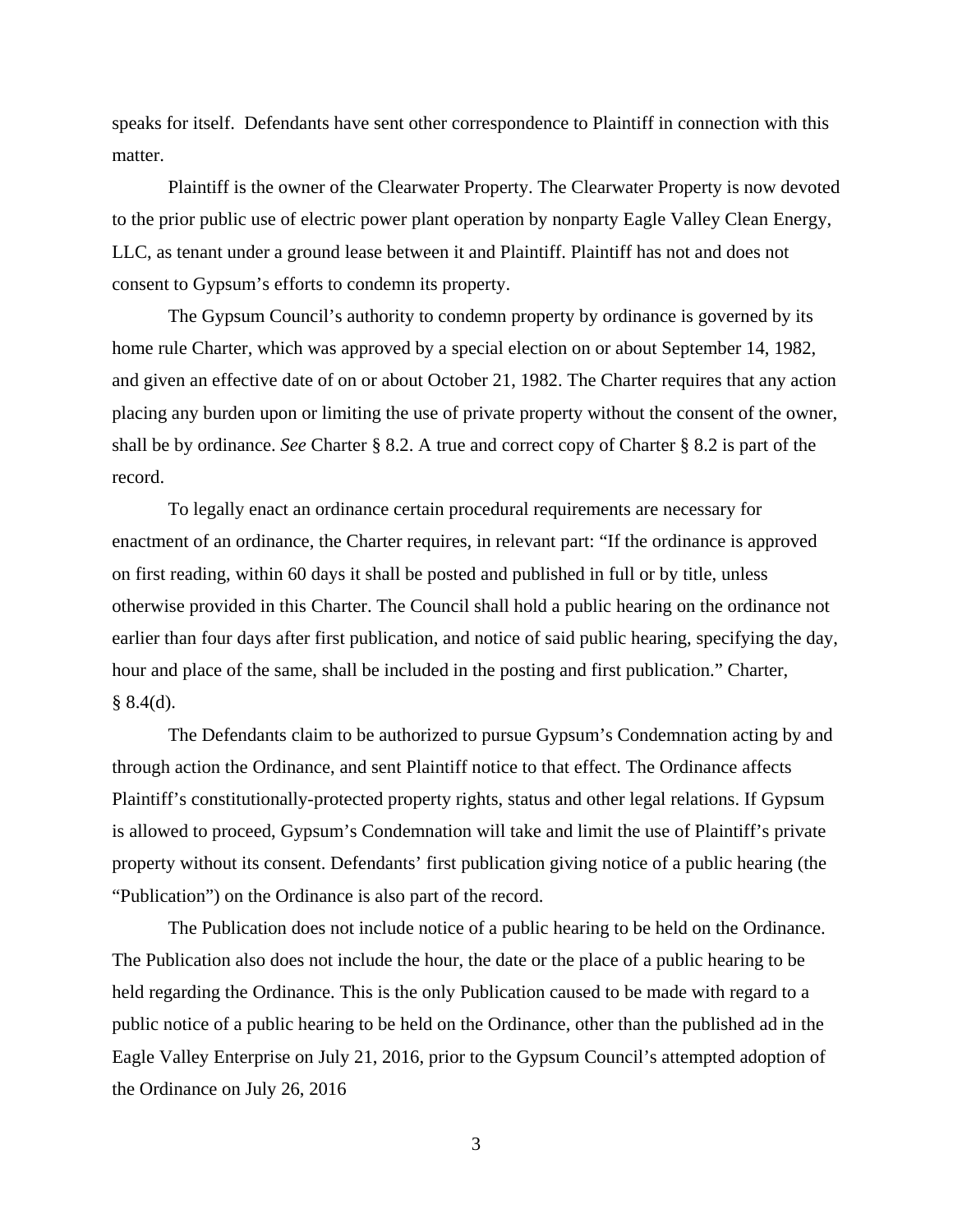Plaintiff's action challenges the validity of Ordinance No. 08, Series 2016 – An Ordinance Approving Acquisition or Condemnation of Certain Property (the "Ordinance") adopted by the Gypsum Council for Gypsum, Colorado in their effort to condemn Clearwater's property without its consent. It has now filed the instant Motion for Determination of a Question of Law.

#### **III. STANDARD OF REVIEW**

#### **A. Standing is Present and Court has Subject Matter Jurisdiction**

The question of whether a plaintiff has standing is a legal one, and a threshold matter for this Court to resolve. *See e.g. Hall v. Walter*, 969 P.2d 224 (Colo. 1998). In order for a court to have jurisdiction over a dispute, the plaintiff must have standing to bring the case. *Ainscough v. Owens*, 90 P.3d 851, 855 (Colo. 2004). Standing requires a two-prong test 1) injury in fact and 2) injury to a legally protected interest. *Hickenlooper v. Freedom from Religious Foundation, Inc*., 338 P.3d 1002, 1006 (Colo. 2014).

If the Court has jurisdiction it has the "power to declare rights, status and other legal relations [of parties]… whose rights, status and other legal relations are affected by a … municipal ordinance…" C.R.C.P. 57(a), (b); see also C.R.S. § 13-51-106. Pursuant to this Rule and statute, this Court may review and determine the procedural prerequisites set forth in Section 8.4 of the Charter to determine the validity or invalidity of the Ordinance and grant such further relief as may be necessary or proper.

C.R.S. §13-51-106 provides that "[a]ny person interested under a deed, will, written contract, or other writings constituting a contract or whose rights, status, or other legal relations are affected by statute, municipal ordinance, contract, or franchise may have determined any question of construction or validity arising under the instrument, statute, ordinance, contract, or franchise and obtain a declaration of rights, status, or other legal relations thereunder."

Here the court is required to review the agency's interpretation of the Charter requisites. Construction of a Charter, like that of a statute, is a matter of law. *Id.* Pursuant to C.R.C.P. 106(a)(4), the court applies a de novo standard of review. *See City of Commerce City v. Enclave West, Inc.*, 185 P.3d 174, 178 (Colo. 2008)(the court "is not bound by the agency's construction because the court's review of the applicable law is de novo.").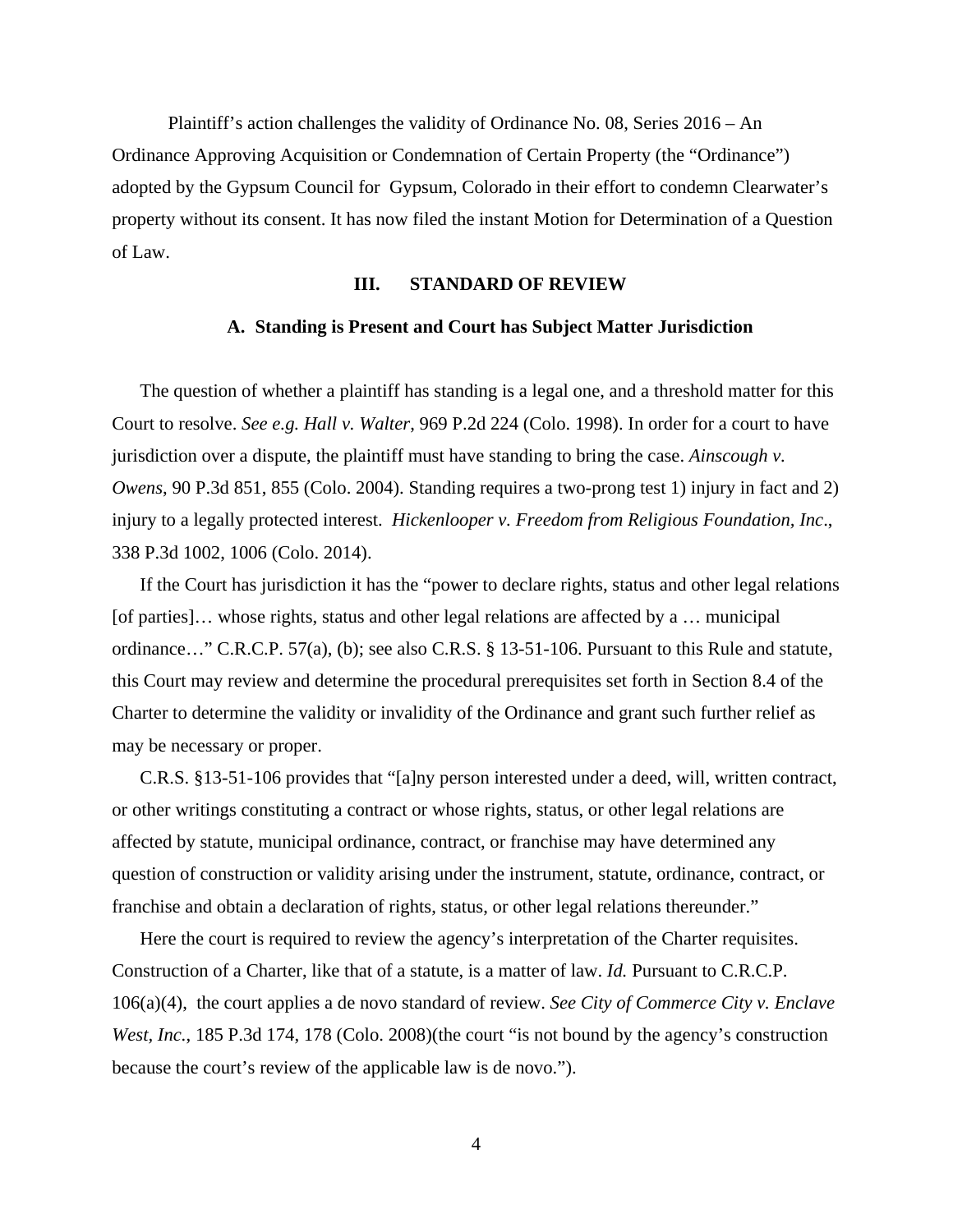When the "interpretation [of a statute] is not uniform or consistent, [the reviewing court does] not extend deference and will look to other statutory construction aids." *Lobato v. Industrial Claim Appeals Office*, 105 P.3d 220, 223 (Colo. 2005) "[C]ourts are not bound by agency interpretations misconstruing or misapplying the law"; "interpretations actually contravening legislative intent are not entitled to deference." *Mile High Cab, Inc. v. PUC*, 302 P.3d 241, 245 (Colo. 2013); *Davison v. Industrial Claim Appeals Office*, 84 P.3d 1023, 1029 (Colo. 2004) (reviewing court sets aside agency legal "interpretations that are clearly erroneous, arbitrary, or otherwise not in accordance with the law."). An agency's reading of the law is arbitrary when it is otherwise not in accordance with the law.

Those other aids include: seeking to effectuate the intent and purpose of the legislative body, applying the plain, ordinary meaning, and determining the proper interpretation by examining the legislative goals underlying the provision, and the consequences of alternative constructions. *Id.* at 223-24.

# **IV. CONCLUSIONS OF LAW**

Because standing must be resolved as a threshold matter in order for this Court to have jurisdiction over this dispute, the Court will first consider Defendants' allegation that Plaintiff lacks standing. *See Hall v. Walter*, 969 P.2d 224 (Colo. 1998).

#### **A. Plaintiff Has Standing As It Has Suffered An Injury In Fact.**

Plaintiff claims that the Ordinance authorizing eminent domain by the Gypsum and its Council is invalid because the notice provided by Defendants for a Public Hearing to adopt the Ordinance held on July 26, 2016 did not meet the requirements of the Charter. Plaintiff contends that this alleged procedural defect voids the Ordinance. In deciding whether Plaintiff's have standing to sue on this issue, the Court must determine whether the claim of an unlawful condemnation process satisfies the two prongs of Colorado's test for standing: that the plaintiff suffered (1) an injury-in-fact, (2) to a legally protected interest. *Ainscough v. Owens*, 90 P.3d 851, 855 (Colo. 2004).

Defendant argues that Plaintiff has no injury in fact because: 1) even if Gypsum failed to follow the requirements of its Charter in publishing and posting notice of the hearing at which the Ordinance was given public hearing prior to the Council's adoption to begin the eminent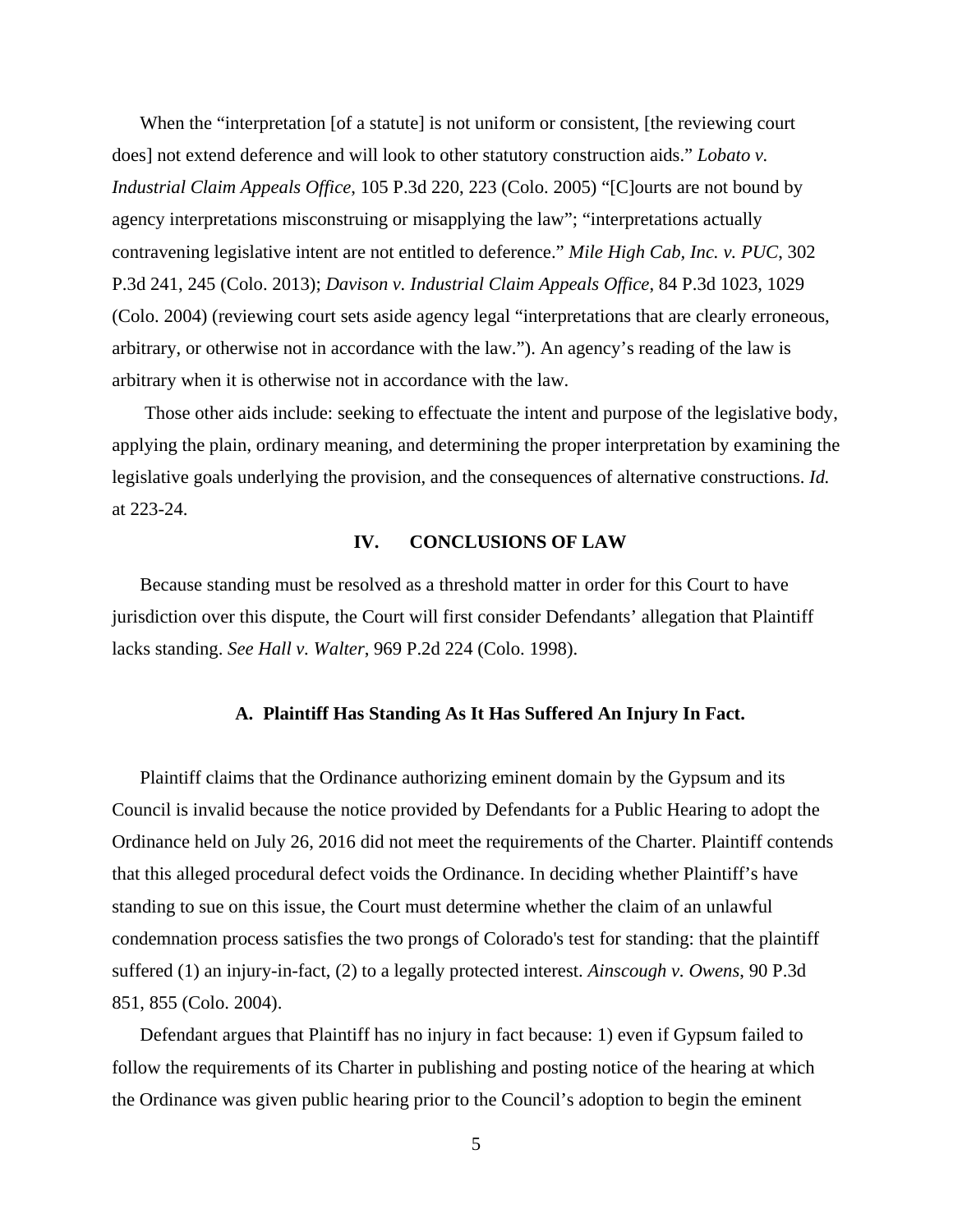domain process, no condemnation of Plaintiff's property has occurred. Defendants contend that should Plaintiff's property be condemned, the required judicial proceeding and an award of damages as just compensation precludes any potential injury to Plaintiff. Additionally, Defendant points out that Plaintiff was present at the hearing on July 26, 2016 and participated. Defendant therefore argues that Plaintiff's allegations are actually a claim of insufficient notice, and under the circumstances here, this claim cannot constitute an injury in fact. The Court is not persuaded.

Defendant's argument apparently misperceives the issue. Plaintiff complains of injury because Gypsum and its Council approved an Ordinance without compliance with the procedural requirements of Section 8.4 of the Charter and in so doing, the Gypsum Council and Gypsum exceeded their authority. A condemnation proceeding that has not been properly instituted cannot be cured by a putative later award of "just compensation."[2](#page-5-0) Plaintiff's alleged injury is the threat of condemnation without authority and Plaintiff asks the Court to declare the Ordinance void. Under Defendants' view the Court should free home rule municipalities from citizenapproved charter requirements for condemnation of private property. Such a result would violate Colorado law and our notions of constitutional due process. *Dep't of Transp. v. Amerco Real Estate Co*., 380 P.3d 117, (Colo. 2016).

However, even without alleging a direct economic injury, a litigant may still have standing if he or she alleges a constitutional infringement. *Pueblo Sch. Dist. No. 60 v. Colorado High Sch. Activities Ass'n*, 30 P.3d 752, 753–54 (Colo. App. 2000); *See Dodge v. Department of Social Services,* 198 Colo. 379, 600 P.2d 70 (1979). Here, unlike complaints of noncompliance with the Open Meeting Act, the Gypsum Charter was not enacted merely to ensure that the formation of public policy is public business is conducted openly. Charter, §§ 8.2 and 8.4. Importantly these provisions describe the requisites for valid passage of a viable condemnation Ordinance, without which a condemnation action cannot proceed. *Id.*

Plaintiff is owner of the Clearwater property, and has a legally vested interest in its property valuation. Clearly to have property operations under a cloud of potential or definite condemnation negatively impacts the property's market value and imposes uncertainty, whether or not the actual condemnation has already taken place. Such diminution in value may not be

<span id="page-5-0"></span><sup>&</sup>lt;sup>2</sup> The Court recognizes Defendant may re-initiate the relief sought in 2016CV30315 by properly noticing and subsequently enacting approved charter requirements for condemnation of private property.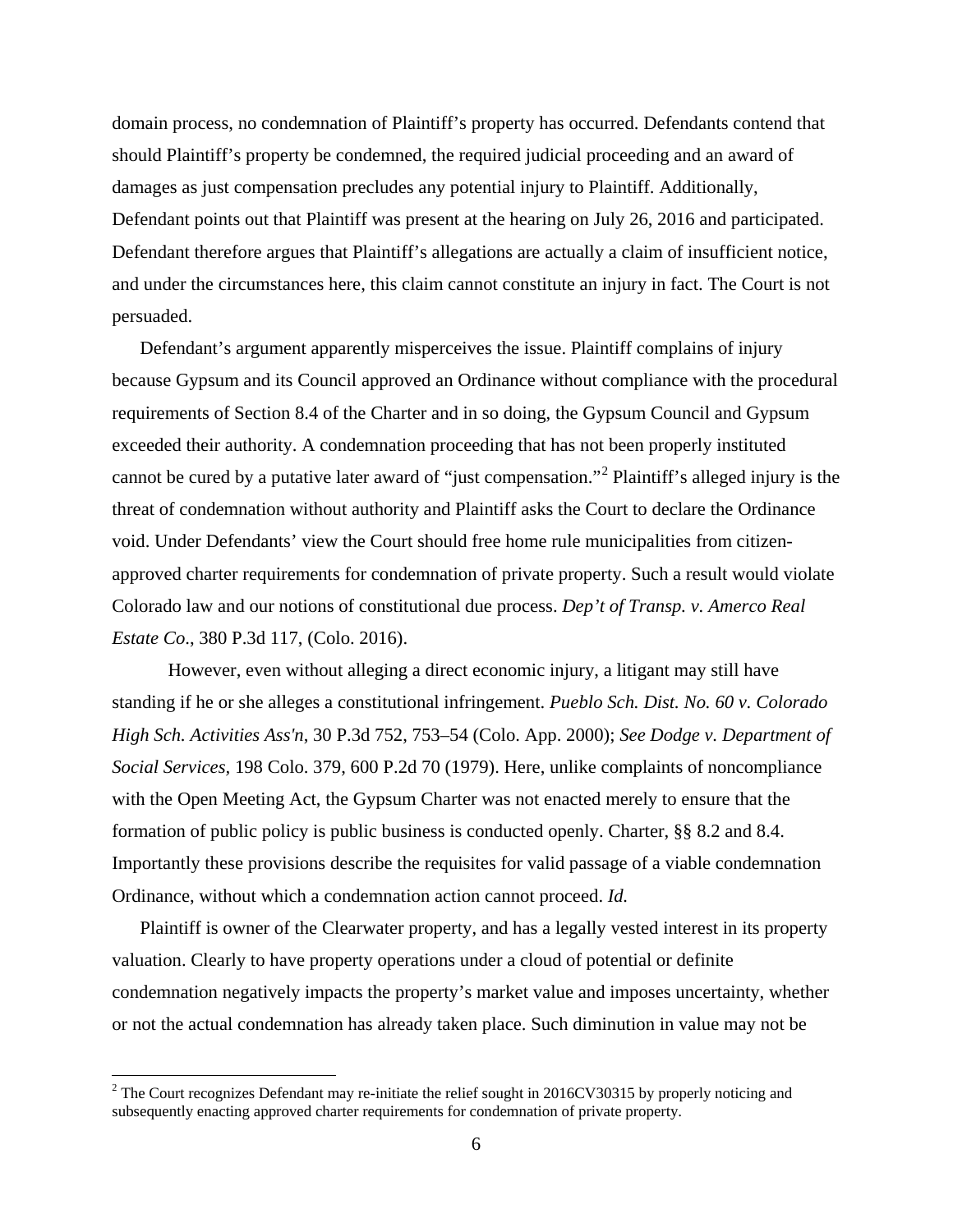precisely compensated by an invalidly commenced eminent domain process. Importantly, the Plaintiff has not consented to the condemnation. This suggests an actual, rather than illusory, injury in fact. Therefore, Plaintiff has standing to test whether the condemnation process that took place is valid.

Further, even though plaintiffs do not claim they did not have notice of the Gypsum meetings, and in fact attended and spoke, the potential loss of his property by means of an ordinance promulgated without strict compliance with the Charter also ameliorates public trust in the process as Plaintiff has no reason to believe any of the process will meet constitutional muster. Plaintiff's injury has constitutional due process contours far beyond the right to hearing and an opportunity to be heard interests addressed in cases cited by Defendants. *See, e.g. Dodge v. Department of Social Services, id.; Flast v. Cohen,* 392 U.S. 83, 88 S.Ct. 1942, 20 L.Ed.2d 947 (1968).

Here, Plaintiffs rely on Rule 57 which states:

(b) any person interested under a deed contract or other writings constituting a contract or whose rights status or other legal relations are affected by a …municipal ordinance… may have determined [by the District court within their respective jurisdiction] any question of …validity arising under the …ordinance…

While this rule may purport to grant a cause of action to a large group of persons, where, as here, the plaintiff alleges that he suffers an injury in fact, its relief is available. *See Hall v. Walter, id.,* 969 P.2d at 230. An invalid ordinance, permitted to stand unchallenged, "would cause injury in fact to the Plaintiffs' legally protected right to participate in a validly initiated eminent domain proceeding.

That said, the Court finds Plaintiff has standing and proceeds to consider each of Plaintiff's two arguments regarding the invalidity of the Ordinance below.

## **B. Ordinance Is Void Because Defendants Failed To Meet The Procedural Requisites Of Public Notice Required By The Charter.**

As previously stated, this Court has the "power to declare rights, status and other legal relations [of parties]… whose rights, status and other legal relations are affected by a … municipal ordinance…" pursuant to C.R.C.P. 57(a), (b) and C.R.S. § 13-51-106. These legal provisions empower the Court to review and determine whether the procedural prerequisites set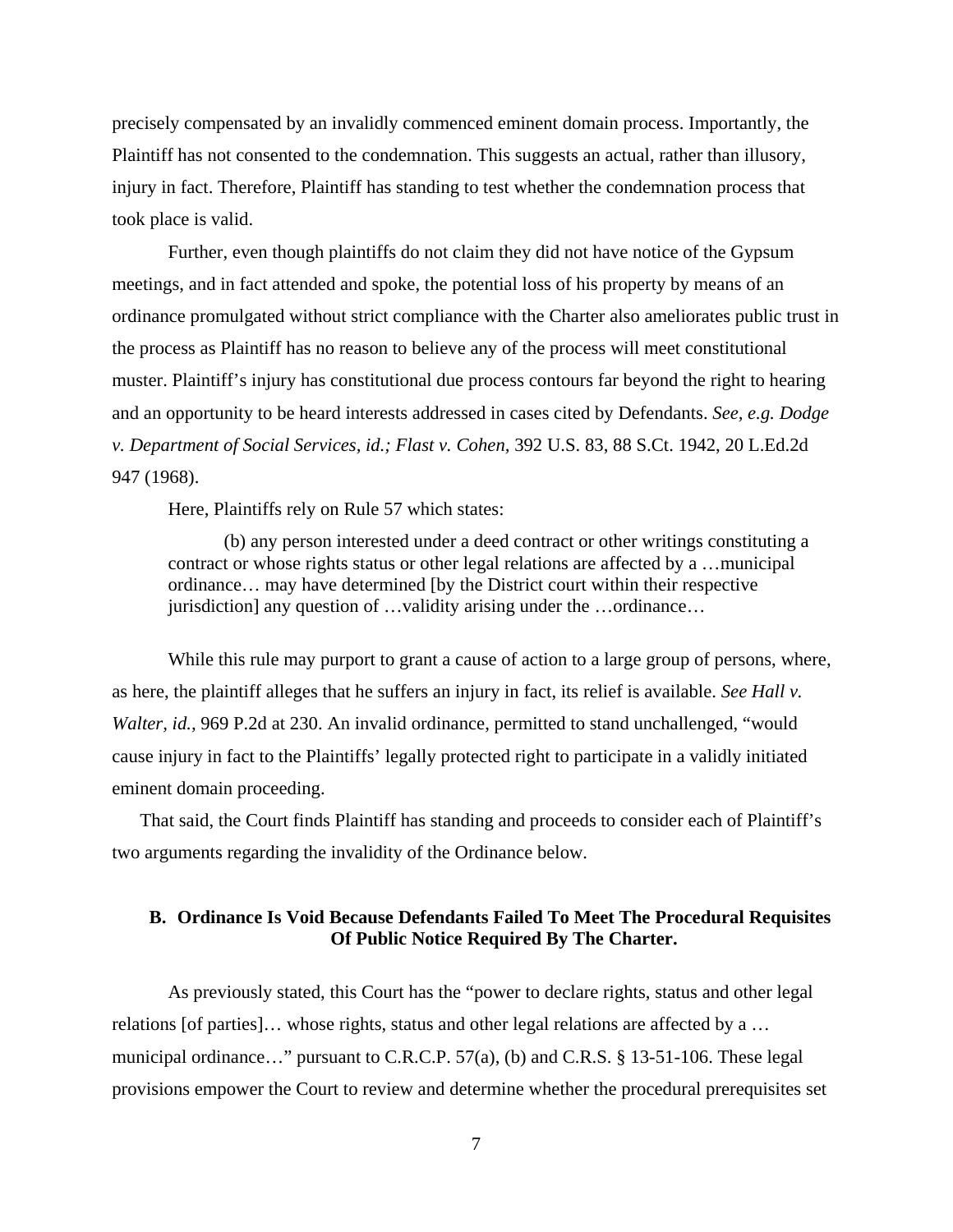forth in Section 8.4 of the Charter were met, whether the Ordinance was validly enacted, and to grant such further relief as may be necessary. Plaintiff first argues that the Ordinance is void because it fails to strictly comply with the form required by the Gypsum Charter. For the reasons below the Court agrees.

## **1. Charter Requires Gypsum's Council to Strictly Comply With** P**ublication And Posting Requirements to Enact Valid Ordinance.**

The Court consults Gypsum's enabling statute to determine whether an ordinance that purports to exercise the power of eminent domain is valid. Since the Defendant Gypsum is a home rule town, its enabling "statute" is the Gypsum Charter, which describes the proper process for exercising eminent domain authority and power. Gypsum's Charter has expressly delimited Gypsum's powers to condemn private property in two ways: 1) the Gypsum Council must act by ordinance; and 2) the Gypsum Council must duly adopt such an ordinance through certain procedural steps. With respect to the first requirement, the Charter provides:

In addition to such acts of the Council as are required by other provisions of this Charter to be by ordinance, **every act** making an appropriation, creating an indebtedness, authorizing borrowing of money, levying a tax, establishing any rule or regulation for the violation of which a penalty is imposed, or **placing any burden upon or limiting the use of private property without the consent of the owner, shall be by ordinance**. Charter § 8.2. (emphasis added).

In turn, to be validly adopted, an ordinance must adhere to the following:

If the ordinance is approved on first reading, within 60 days it shall be **posted and published in full or by title**, unless otherwise provided in this Charter. The **Council shall hold a public hearing** on the ordinance not earlier than four days after first publication, and **notice of said public hearing, specifying the day, hour and place of the same, shall** be **included** in the **posting and first publication**. Charter § 8.4(d)(emphasis added).

The Court finds § 8.2 and 8.4(d) of the Charter unambiguous and clear. In order to condemn private property without the consent of its owner, the town must validly enact an ordinance. To validly enact an ordinance, language approved by the Gypsum Council regarding condemnation must be given a public hearing. The public hearing must be noticed to the public by Publication and Posting at least four day prior to a public meeting. The Publication and the Posting must be must contain four specific pieces of information:

(a) notice that a public hearing will be held;

(b) notice of the day of the public hearing;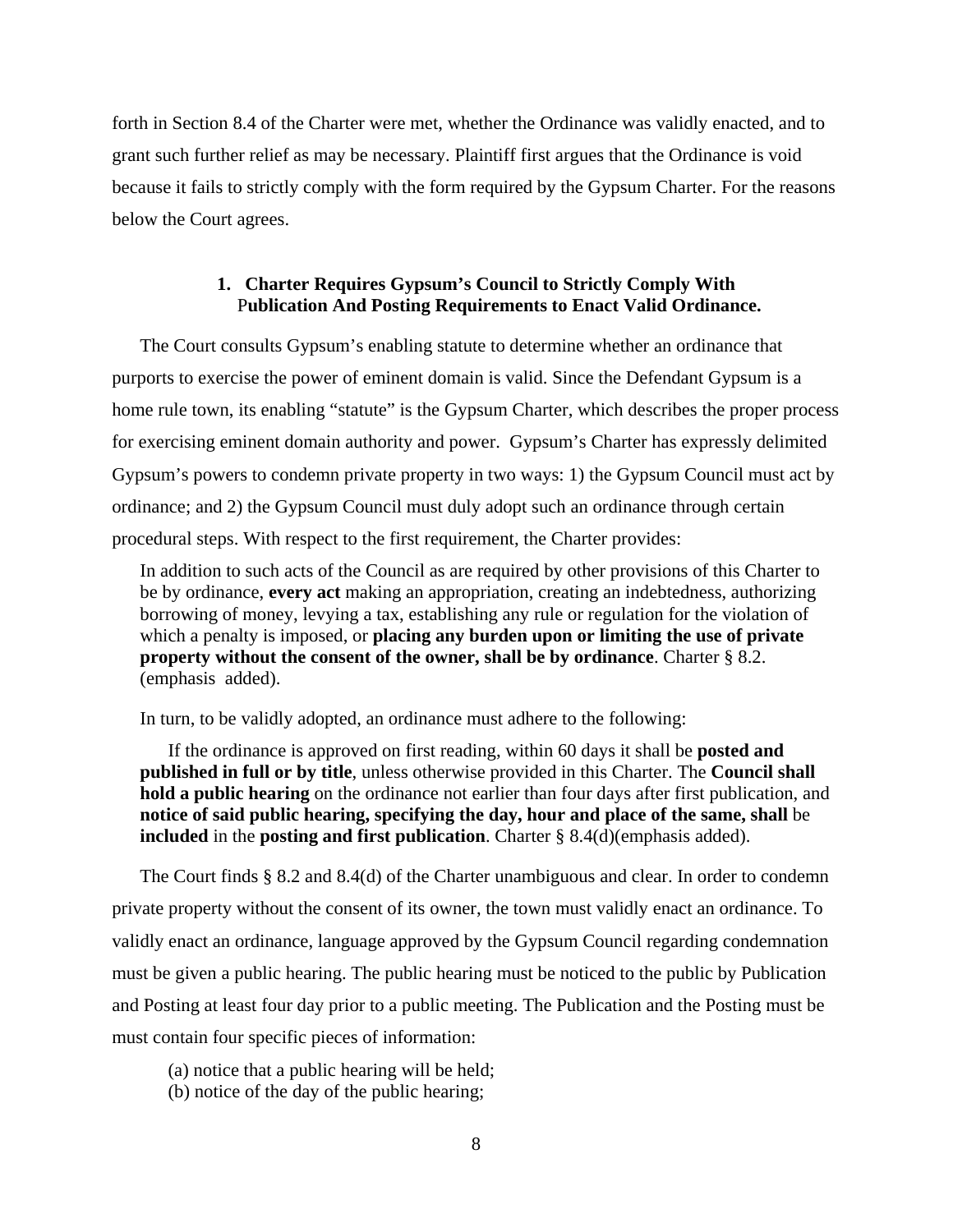- (c) notice of the hour of the public hearing; and
- (d) notice of the place where the public hearing will take place.

The constitutional protection against the taking of private property by government without due process imposes on the condemning governmental entity a requirement of strict compliance with, and strict interpretation of, their pertinent condemnation provisions. *Dep't of Transp. v. Amerco Real Estate Co.*, 380 P.3d 117, 120 (Colo. 2016), citing *Dep't of Transp. v. Gypsum Ranch Co.*, 244 P.3d 127, 129 (Colo. 2010) (emphasis added). "A municipality, like an administrative agency, must comply strictly with its enabling legislation, such as a charter." *Kruse v. Town of Castle Rock*, 192 P.3d 591, 596 (Colo. App. 2008). Strict compliance with the requisites of a municipal charter is what gives the ordinance its legal force. It follows that failure to strictly comply with charter requirements renders the ordinance invalid to condemn property. If a municipality's officers or agents act outside the scope of their authority, their "actions are void and can be collaterally attacked at any time." *Kruse, id.; See also Glenwood Post v. City of Glenwood Springs*, 731 P.2d 761 (Colo. App. 1986).

Here, the Defendants posted a Publication about the Ordinance that failed to comply with three of the four charter-mandated elements. In its entirety, the Publication provides:

# **TOWN OF GYPSUM**  P.O. Box 130 50

Lundgren Boulevard Gypsum, CO 81637 **PUBLIC NOTICE** 

This is to give notice that the following Ordinance was approved July 12, 2016 and is scheduled for adoption on July 26, 2016.

# **ORDINANCE 2016-08 AN ORDINANCE APPROVING ACQUISITION OR CONDEMNATION OF CERTAIN PROPERTY**

The text of this Ordinance is available for public inspection at the office of the Town Clerk, 50 Lundgren Blvd., Gypsum Colorado, Monday through Friday between the hours of 8:00 a.m. and 5:00 p.m. /ss: Danette Schlegel Town Clerk. *See* First Publication of Notice.

This Publication didn't announce that a public hearing was being convened. Likewise this notice didn't contain a hearing time or day, and it didn't reveal the place of the public hearing. Instead, the Publication misleadingly announced that an Ordinance to "condemn certain property" was "approved" and "is scheduled for adoption." This is in dereliction of the Gypsum's Charter mandate and easily gives the false impression that the "approved" ordinance had already been enacted, without any opportunity for a public hearing or public address. This completely violates the words and spirit of the Charter.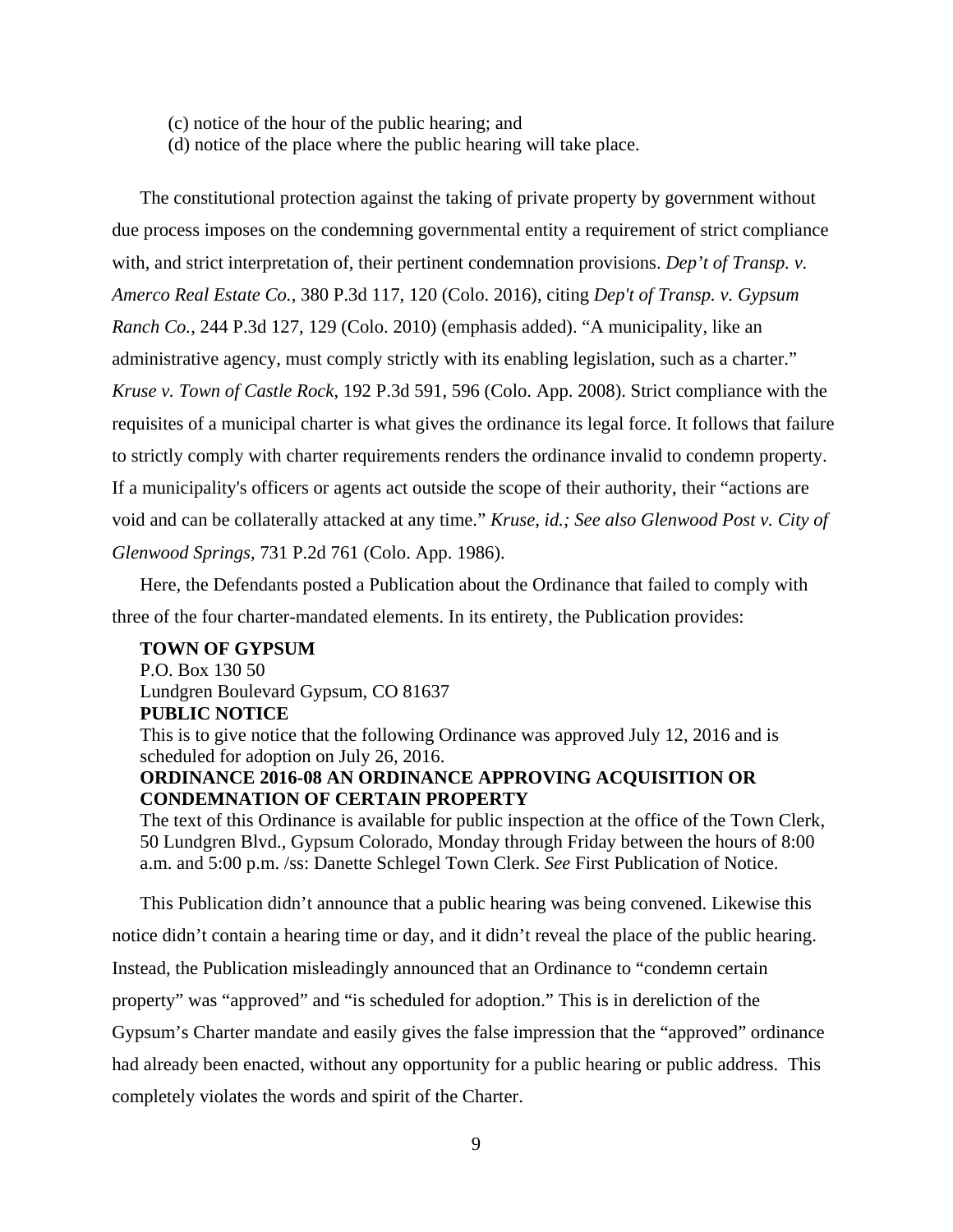The Posting suffers from the same deficiencies. It was deficient as it lacked the same three of the four required Charter informational elements required by the Charter as the Publication. While the parties disagree whether Gypsum even literally posted any notice of the Ordinance prior to the Gypsum Council's attempted adoption on July 26, 2016, it is undisputed that the putative Posting, contained in the record exhibit and known henceforth as the "Posting," failed to comply with the Charter for the same reasons described in the Publication section above. Even assuming, arguendo, without deciding, that the Posting message was properly posted, the Posting is also deficient on its face.

#### **2. The Failure to Satisfy Charter Requirements Invalidates Ordinance.**

Defendants apparently admit that the Charter requisites were not complied with in the formal Publication and Posting. Instead, Defendants respond that Gypsum substantially complied, by having the actual proposed ordinance on their website and available at the hearing, and sending other portions of the required information to certain members of the public by email. Defendants argue that in any case, Plaintiff had actual notice and like others, was present and spoke at the public hearing on July 26, 2016. Defendants therefore contend their non-compliance with notice provisions isn't fatal. The Court disagrees.

Contrary to Defendant's argument, failure to adhere to the charter Publication and Posting requirements "cannot be regarded as an unsubstantial or innocuous." *Anderson v. Judd*, 404 P.2d 553, 558 (Colo. 1965). A municipality, like an administrative agency, must comply strictly with enabling legislation, such as a charter. *See Martinez v. Colorado Dep't of Human Servs.,* 97 P.3d 152, 157 (Colo. App. 2003). While there is a presumption of agency regularity, an agency's interpretation of its actions to enact an ordinance that "actually contravenes legislative intent [as discerned from its language] is not entitled to deference." *Mile High Cab, Inc. v. PUC*, 302 P.3d 241, 245 (Colo. 2013). Courts are not bound by agency interpretations that misconstrue or misapply the law. *Id.*

Colorado courts have held that the valid adoption of an ordinance requires that the public be given proper and sufficient prior notice. *Russell v. City of Central*, 892 P.2d 432 (Colo. App. 1995). Eminent domain legislation is generally strictly construed against the government. *Colorado Fuel & Iron Co. v. Four Mile Rwy. Co.*, 29 Colo. 90, 101, 66 P. 902 (Colo. 1901). The constitutional protection against the taking of private property by government without due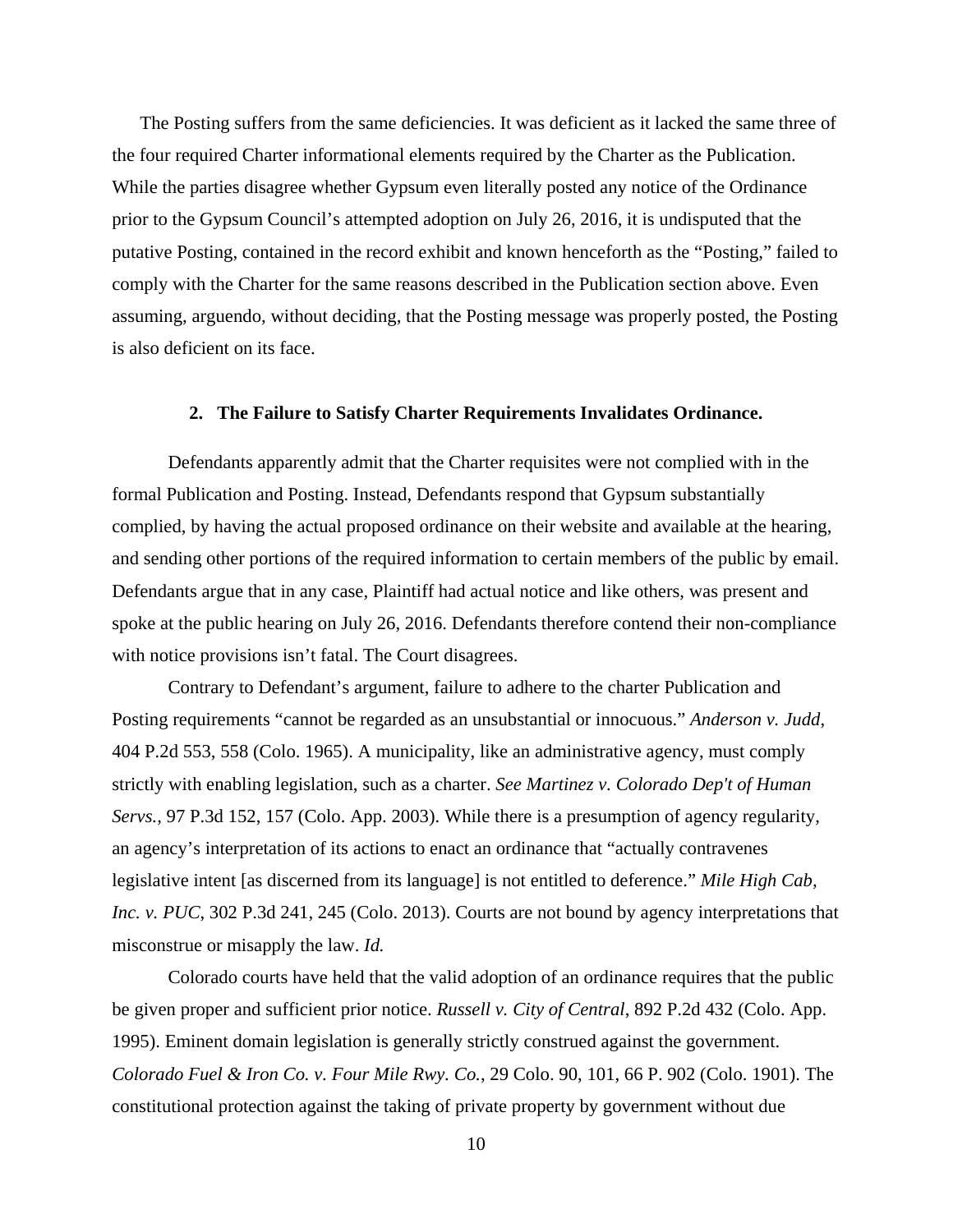process imposes on the condemning governmental entity a requirement of strict compliance with and interpretation of the pertinent condemnation provisions. *Kruse, id*. Courts invalidate actions that don't strictly comply. *Id*. Invalidation is especially compelled here where Defendants attempt to use an invalidly adopted ordinance to condemn private property.

Here the record supports Plaintiff's allegation that the Gypsum Council's adoption of the ordinance did not contain the information required by the Charter. Review of Gypsum's own documents that are part of the record reveals that the Gypsum Council failed to include three of the four required elements in its Publication and Posting prior to the Ordinance's putative adoption, despite the Charter requirement. *See Platte River Power Auth. v. Nelson*, 775 P.2d 82, 83 (Colo.App.1989).

Legally, the Court is not persuaded that Defendants arguments that "substantial compliance" with either the Charter's Posting or Publication requirements suffice, or that Plaintiff's actual notice excuses a municipality's strict compliance with the Charter. Factually, Defendants' defensive assertions, fail rise to the level of material factual disputes. That the missing information appeared later on the website or can be gleaned from the ordinance itself available at the July 12 and 26 2016 meetings doesn't excuse this insufficiency. The initial failure to comply rendered the Ordinance void. *Dep't of Transp. v. Amerco Real Estate Co.*, 380 P.3d 117, at 120 (Colo. 2016); *Dep't of Transp. v. Gypsum Ranch Co.*, 244 P.3d 127, 129 (Colo. 2010).

Therefore the Court rules that, if the pleadings, affidavits, and other supporting documents demonstrate that no genuine issue of material fact exists and the moving party is entitled to judgment as a matter of law, a declaration of law is proper. *Cf.*, *Pueblo Sch. Dist. No. 60 v. Colorado High Sch. Activities Ass'n*, 30 P.3d 752, 753–54 (Colo. App. 2000); *But see*, *Gibbons v. Ludlow*, 2013 CO 49, ¶ 11; *Walcott v. Total Petroleum, Inc.*, 964 P.2d 609, 611 (Colo. App. 1998). While a nonmoving party is entitled to the benefit of all favorable inferences that may reasonably be drawn from the evidence, there is nothing in Defendants' allegations from which to infer the existence of a material dispute of facts. *Amos v. Aspen Alps 123, LLC*, 2012 CO 46, ¶ 13.

A material dispute of fact here would be one that makes it more likely than not that Gypsum complied with the Charter requirements. Danette Schlegal's Affidavit regarding Plaintiff's independent attempts to participate in the hearings and find out what was happening,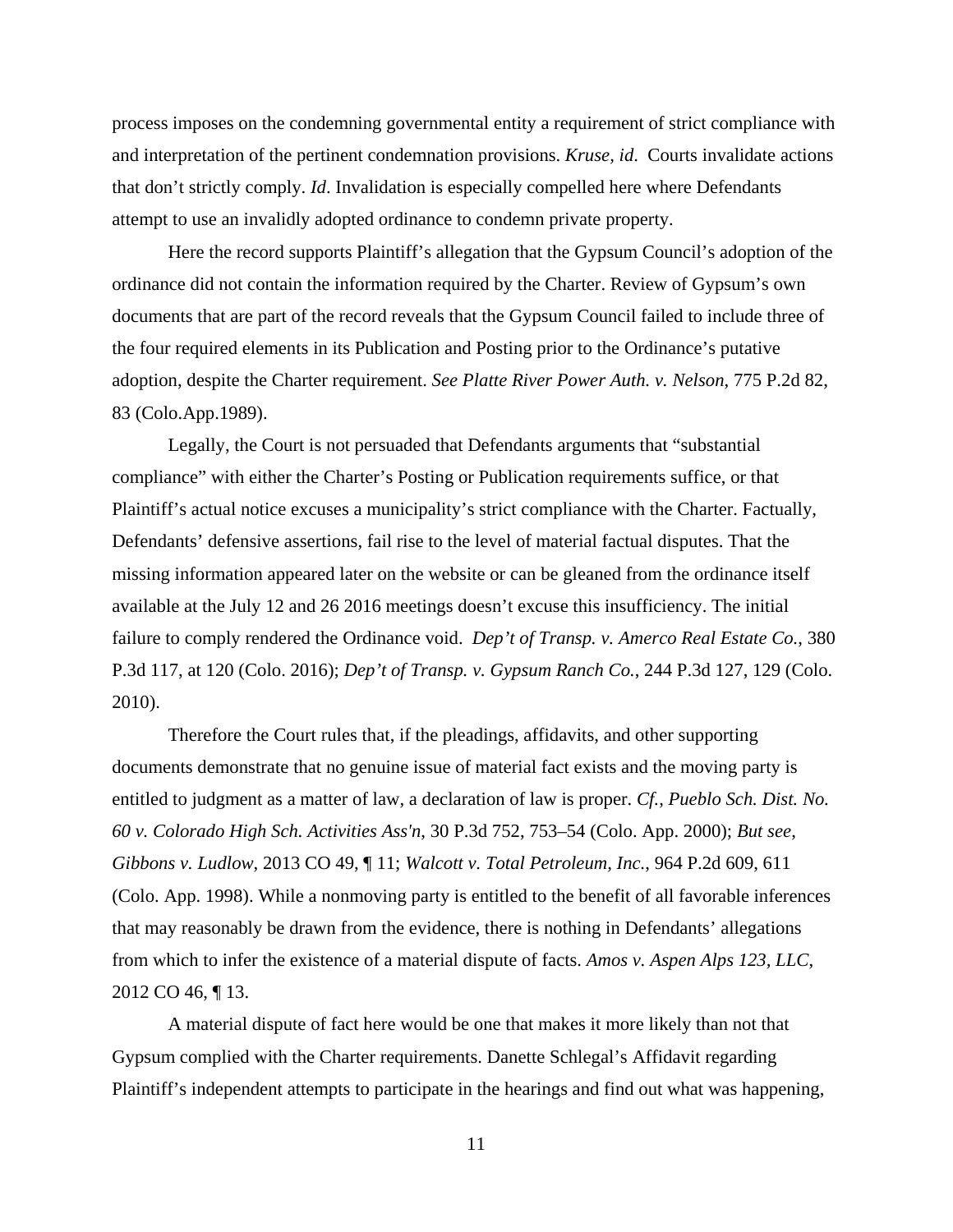Council email of the ordinance to certain citizens, or that Dean Rostum or his attorney Sarah Baker were present at the hearing on July 26, 2016, are not sufficient to raise genuine factual disputes about Gypsum's non-compliance with the Charter. *Walter v. City & County of Denver,* 983 P.2d 88, 90 (Colo. App.1998); *Ellerman v. Kite,* 625 P.2d 1006, 1008 (Colo.1981). The Publication and the Posting are part of the record and they speak for themselves.

Accordingly the Court declares that adoption of the Ordinance is invalid pursuant to C.R.C.P. 57 and **GRANTS** Plaintiff's Motion on this issue.

#### **C. Court Is Authorized To Vacate An Invalid Ordinance Pursuant to Rule 106.**

This Court may, and does, vacate the invalid Ordinance pursuant to C.R.C.P. 106. Rule 106 empowers Courts to issue relief through appropriate action "[w]here any governmental body or officer or any lower judicial body exercising judicial or quasi-judicial functions has exceeded its jurisdiction or abused its discretion." C.R.C.P. 106(a)(4). Pursuant to this Rule, the Court may vacate an enabling decision of a governmental body that abuses its discretion or exceeds its authority.

In the instant case, the Gypsum and its Council could exercise its power of eminent domain only as that authority was granted to them by the voter-approved Charter as discussed above. *See Flanders v. City of Pueblo*, 160 P.2d 980 (Colo. 1945). As a home rule city the Defendant's Charter serves as the vehicle through which such authority is granted and "to which its ordinances must conform." Its ordinance must be formulated as set out there. Anything less is invalid. *Dep't of Transp. v. Amerco Real Estate Co.*, 380 P.3d 117, at 120 (Colo. 2016).

The Gypsum Council's was exercising quasi-judicial functions as it decided to enact an ordinance to begin the condemnation process. Since Gypsum and its Council failed to meet the procedural requirements of the Gypsum Charter, any subsequent actions by the Gypsum Council to try and enact the Ordinance or send notices pursuant to the invalid Ordinance *per se,* exceeded their authority, and constituted arbitrary and capricious acts. *See Nixon v. City and County of Denver*, 343 P.3d 1051 (Colo. App. 2014). Such actions were therefore void. Therefore, pursuant to C.R.C.P. 106 the Court **GRANTS** Plaintiff's Motion to vacate the Ordinance.